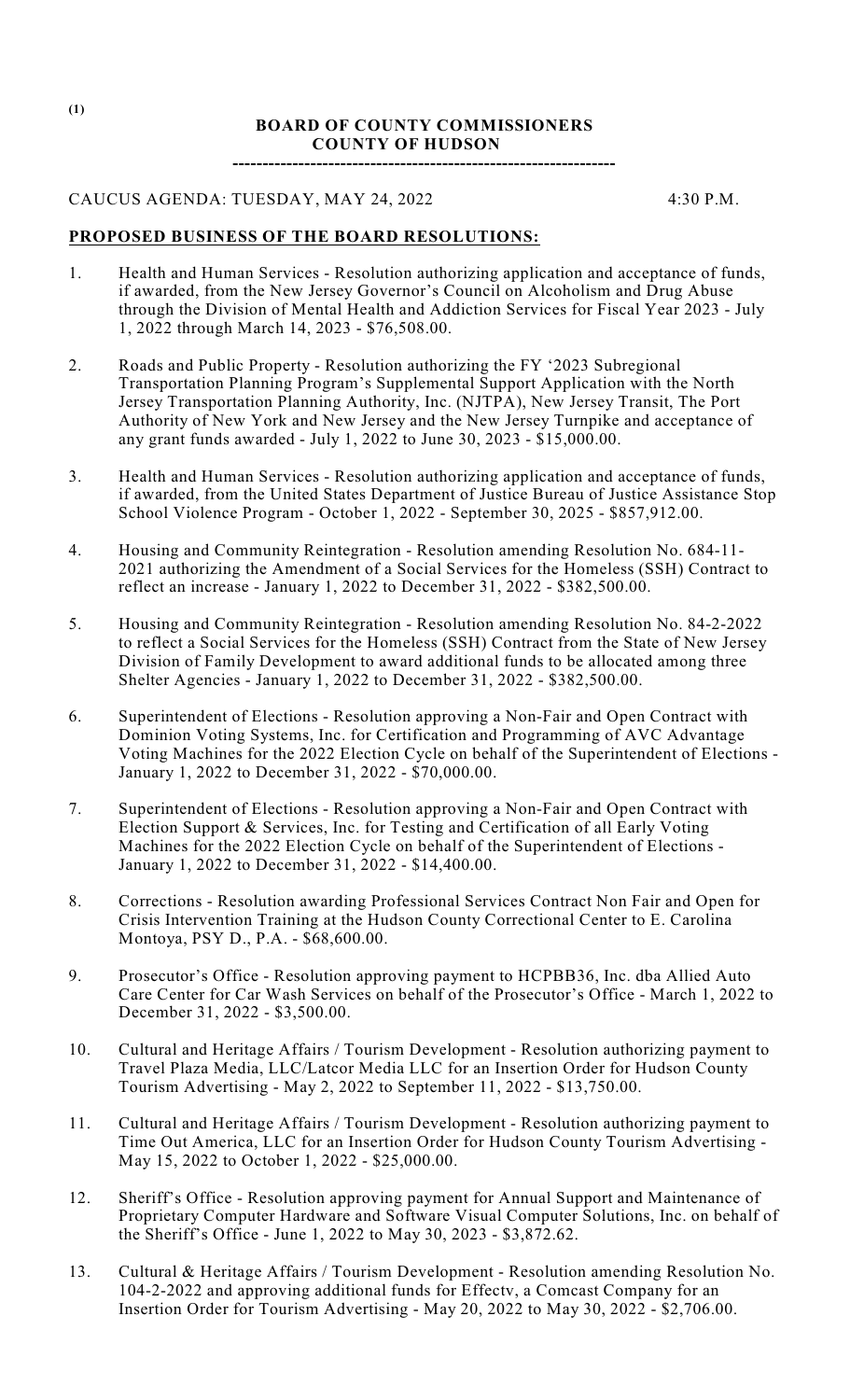14. Purchasing - Approve Purchasing Agent's award, purchases made under State Contracts:

|               | <b>VENDOR</b>                                   | <b>COMMODITY</b>                                                      | <b>AMOUNT</b> | DEPT.                                       |
|---------------|-------------------------------------------------|-----------------------------------------------------------------------|---------------|---------------------------------------------|
| a.            | Adapco, Inc.<br>Samford, FL                     | Chemicals for Mosquito<br>Control                                     | \$10,000.00   | Roads &<br>Public Property                  |
| $\mathbf b$ . | ***Business Furniture,<br>Inc.<br>Elizabeth, NJ | <b>COVID Screens at</b><br>Meadowview                                 | \$27,580.20   | Prosecutor's<br>Office                      |
| c.            | Dell Marketing<br>Pittsburgh, PA                | Replace Old and Non-<br><b>Supported Computers</b><br>$(\$33,230.75)$ | \$83,230.75   | Correctional<br>Center                      |
|               |                                                 | <b>Computer Supplies</b><br>$(\$50,000.00)$                           |               |                                             |
| d.            | Grainger, Inc.<br>Vineland, NJ                  | <b>Industrial Supplies</b>                                            | \$50,000.00   | Various                                     |
| e.            | Insight Public Sector<br>Tempe, AZ              | <b>CSI Support Software</b><br>Maintenance                            | \$91,125.40   | Prosecutor's<br>Office                      |
| f.            | Lab Corp.<br>Burlington, NC                     | DNA Testing                                                           | \$20,000.00   | Various                                     |
| g.            | */**M&G Auto<br>North Bergen, NJ                | <b>Auto Parts</b><br>(Motor Pool)                                     | \$75,000.00   | Roads &<br><b>Public</b><br><b>Property</b> |
| h.            | ****Rachles/Micheles<br><b>Clifton</b> , NJ     | Gasoline<br>$(87$ Octane)                                             | \$180,000.00  | Roads &<br><b>Public</b><br><b>Property</b> |
| I.            | *WB Mason Co.<br>Secaucus, NJ                   | <b>Office Supplies</b>                                                | \$75,000.00   | <b>Various</b>                              |
| j.            | Xerox Corp.<br>Petersburg, FL                   | Service Maintenance<br>for Copiers                                    | \$75,000.00   | Various                                     |
|               |                                                 | <b>TOTAL</b>                                                          | \$686,936.35  |                                             |

**\*Denotes: Hudson County Vendor \*\*Denotes: SBE \*\*\*Denotes: MBE \*\*\*\*Denotes: WBE**

15. Purchasing - Purchases made under Bergen County Cooperative Pricing System:

|    | <b>VENDOR</b>                     | <b>COMMODITY</b>            | <b>AMOUNT</b> | <b>DEPT</b>      |
|----|-----------------------------------|-----------------------------|---------------|------------------|
| a. | *SHI International Citrix Virtual |                             | \$180,393.05  | Finance          |
|    | Somerset, NJ                      | <b>Application Licenses</b> |               | & Administration |
|    |                                   | & ConnectWise Software      |               |                  |
|    |                                   | (MIS)                       |               |                  |
|    |                                   | <b>TOTAL</b>                | \$180,393.05  |                  |

**\*Denotes: MWBE**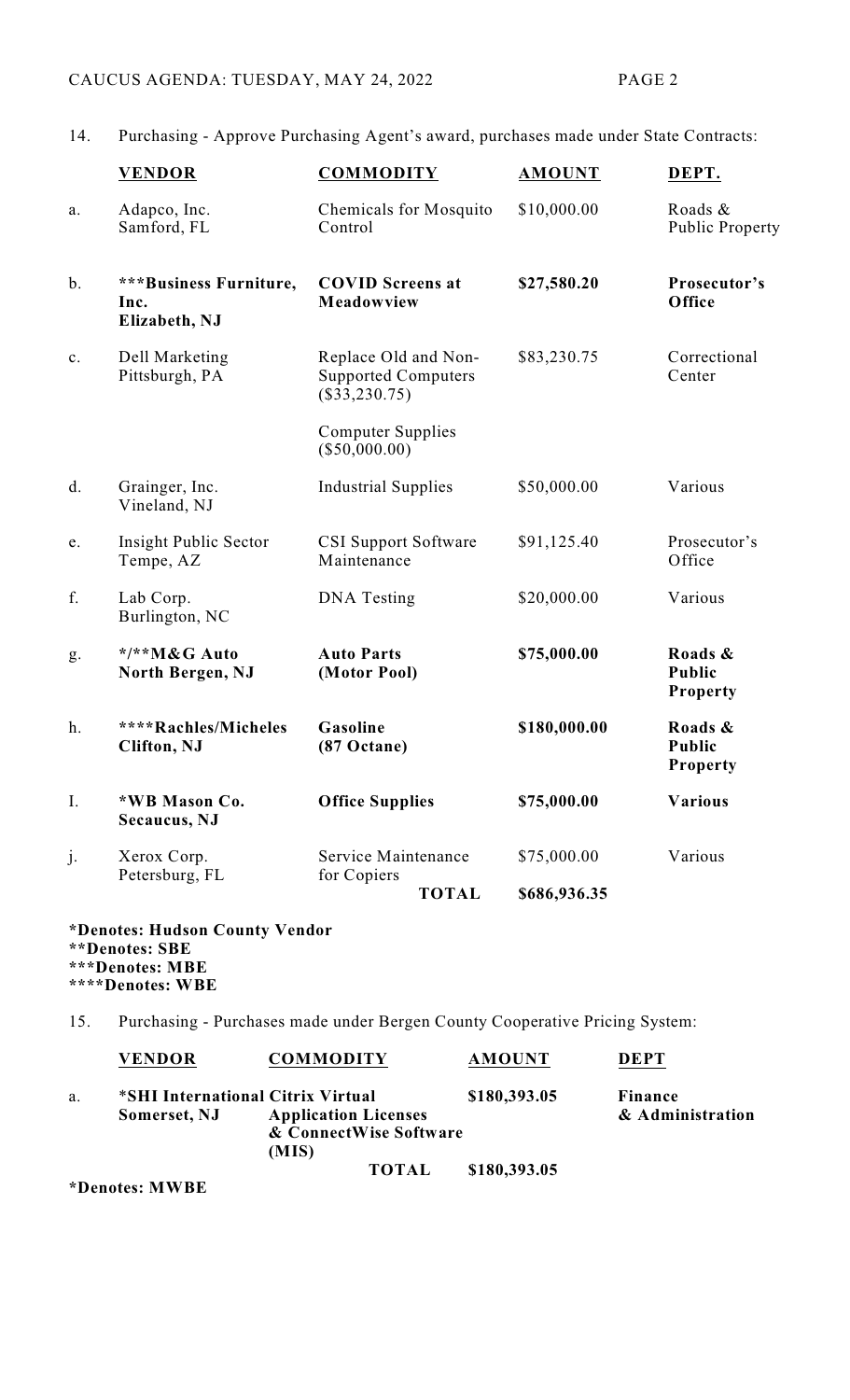16. Purchasing - Purchases made under the Educational Services Commission of New Jersey Pricing System, formally known as "The Middlesex Regional Educational Services Commission":

|       | <b>VENDOR</b>                                            | <b>COMMODITY</b>                                                                            | <b>AMOUNT</b> | DEPT.                  |
|-------|----------------------------------------------------------|---------------------------------------------------------------------------------------------|---------------|------------------------|
| a.    | *Business Furniture, Inc. COVID Screens<br>Elizabeth, NJ | at Meadowview                                                                               | \$47,028.24   | Prosecutor's<br>Office |
| $b$ . | **Murray Paving<br>Hackensack, NJ                        | \$220,940.37<br><b>Lincoln Park the View</b><br>Parks<br><b>Dining Facility Parking lot</b> |               |                        |
|       | *Denotes: MBE                                            | <b>TOTAL</b>                                                                                | \$267,968.61  |                        |

**\*\*Denotes: SBE**

- 17. Purchasing Approve Purchasing Agent's Awards:
- a. Plumbing Supplies for Various County Departments (Set-Aside) One (1) Responsive Reply - Two Year (2) period - Duncan Hardware - Contract shall not exceed \$87,278.50.
- b. Purchase of Double Pillow Mattresses for the Department of Corrections and Rehabilitation - One (1) Responsive Reply - Two Year (2) period - Charm-Tex - Contract shall not exceed \$43,740.00.
- c. REQUEST FOR FUNDS Plumbing Services Various Departments Due to unexpected demand for Plumbing Services for various Hudson County Departments, additional funds are requested for this Open Ended Contract as follows: William I. Guarini, Inc.

| W IIIIaiii J. Uuariiii, Iliv. -          |                |
|------------------------------------------|----------------|
| Original Contract Amount:                | \$294,000.00   |
| Contract Addition No. 1                  | \$175,000.00   |
| Contract Addition No. 2                  | \$200,000.00   |
| Contract Addition No. 3                  | \$50,000.00    |
| Contract Addition No. 4                  | \$150,000.00   |
| Contract Addition No. 5                  | \$30,000.00    |
| Contract Addition No. 6                  | \$250,000.00   |
| Contract Addition No. 7                  | \$92,000.00    |
| Contract Addition No. 8                  | \$150,000.00   |
| Contract Addition No. 9                  | \$100,000.00   |
| Contract Addition No. 10                 | \$260,000.00   |
| Contract Addition No. 11                 | \$387,000.00   |
| Contract Addition No. 12                 | \$475,000.00   |
| Contract Addition No. 13                 | \$225,000.00   |
| Contract Addition No. 14                 | \$500,000.00   |
| Contract Addition No. 15                 | \$500,000.00   |
| <b>Additional Funds Being Requested:</b> | \$500,000.00   |
| <b>New Contract Amount:</b>              | \$4,338,000.00 |
|                                          |                |

- d. REQUEST FOR FUNDS Filters for Air Handler Units Due to additional need for filters for Air Handler Units additional funds are requested for various departments for this Open Ended Contract as follows: Blejwas Associates, Inc. - Original Contract Amount: \$6,067.28 Additional Funds Requested: \$2,500.00<br>New Contract Amount: \$8,567.28 New Contract Amount:
- 18. Purchasing Approve Purchasing Agent's Award Construction Contracts:
- a. Resurfacing Program 2020 project various roadways in the City of Hoboken, City of Jersey City and Town of Kearny - Engineering - One (1) responsive reply - Smith Sondy Asphalt Construction Co., Inc. - Contract shall not exceed \$5,471,177.94.
- b. Widening of Passaic Avenue and Installation of a Right Turn Lane Engineering Two (2) replies - Smith Sondy Asphalt Construction Co., Inc. - Contract shall not Exceed \$1,310,601.70.